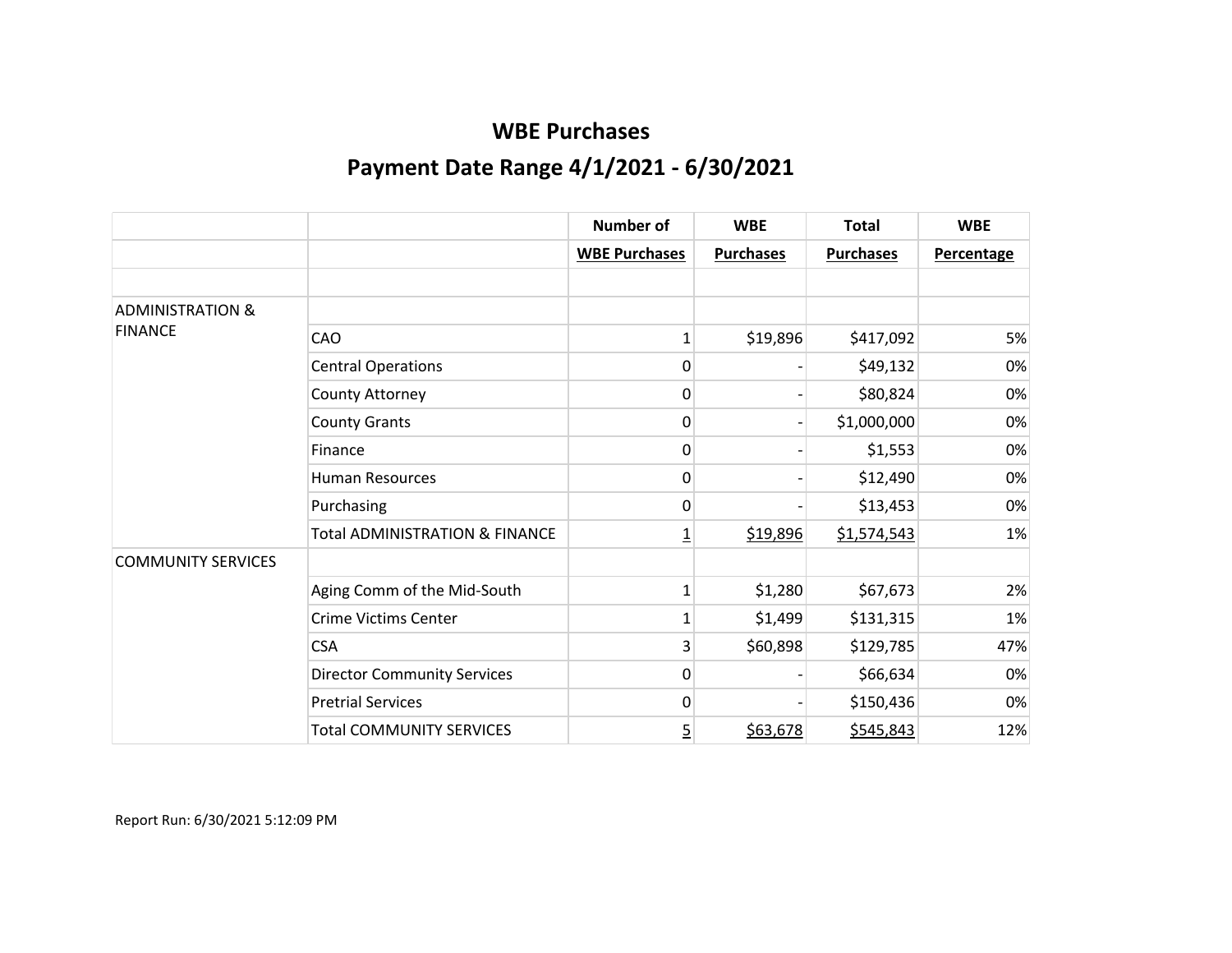| <b>CORRECTIONS</b>        |                                      |                |           |             |     |
|---------------------------|--------------------------------------|----------------|-----------|-------------|-----|
|                           | <b>Correction Center Facility</b>    | 0              |           | \$13,902    | 0%  |
|                           | <b>Corrections Administration</b>    | 3              | \$3,594   | \$812,567   | 0%  |
|                           | <b>Total CORRECTIONS</b>             | $\overline{3}$ | \$3,594   | \$826,470   | 0%  |
| <b>EMPLOYEE BENEFITS</b>  |                                      |                |           |             |     |
|                           | Employee Health Insurance            | 0              |           | \$107,197   | 0%  |
|                           | <b>Total EMPLOYEE BENEFITS</b>       | $\overline{0}$ |           | \$107,197   | 0%  |
| <b>HEALTH SERVICES</b>    |                                      |                |           |             |     |
|                           | Admin & Finance - Health Sycs        | $\overline{2}$ | \$176,578 | \$292,995   | 60% |
|                           | <b>Community Health</b>              | 0              |           | \$172,638   | 0%  |
|                           | <b>Environmental Health Services</b> | 0              |           | \$277,621   | 0%  |
|                           | <b>Forensic Services</b>             | $\mathbf 0$    |           | \$821,070   | 0%  |
|                           | Health Planning & Promotion          | 7              | \$25,710  | \$106,081   | 24% |
|                           | <b>Inmate Medical Care</b>           | 0              |           | \$18,589    | 0%  |
|                           | <b>Public Health Safety</b>          | 0              |           | \$97,441    | 0%  |
|                           | Ryan White                           | 0              |           | \$24,922    | 0%  |
|                           | <b>Total HEALTH SERVICES</b>         | $\overline{9}$ | \$202,288 | \$1,811,356 | 11% |
| <b>INFORMATION</b>        |                                      |                |           |             |     |
| <b>TECHNOLOGY SERVICE</b> | <b>IT Internal Services</b>          | $\mathbf 0$    |           | \$525,821   | 0%  |
|                           | IT Operations                        | 0              |           | \$463,628   | 0%  |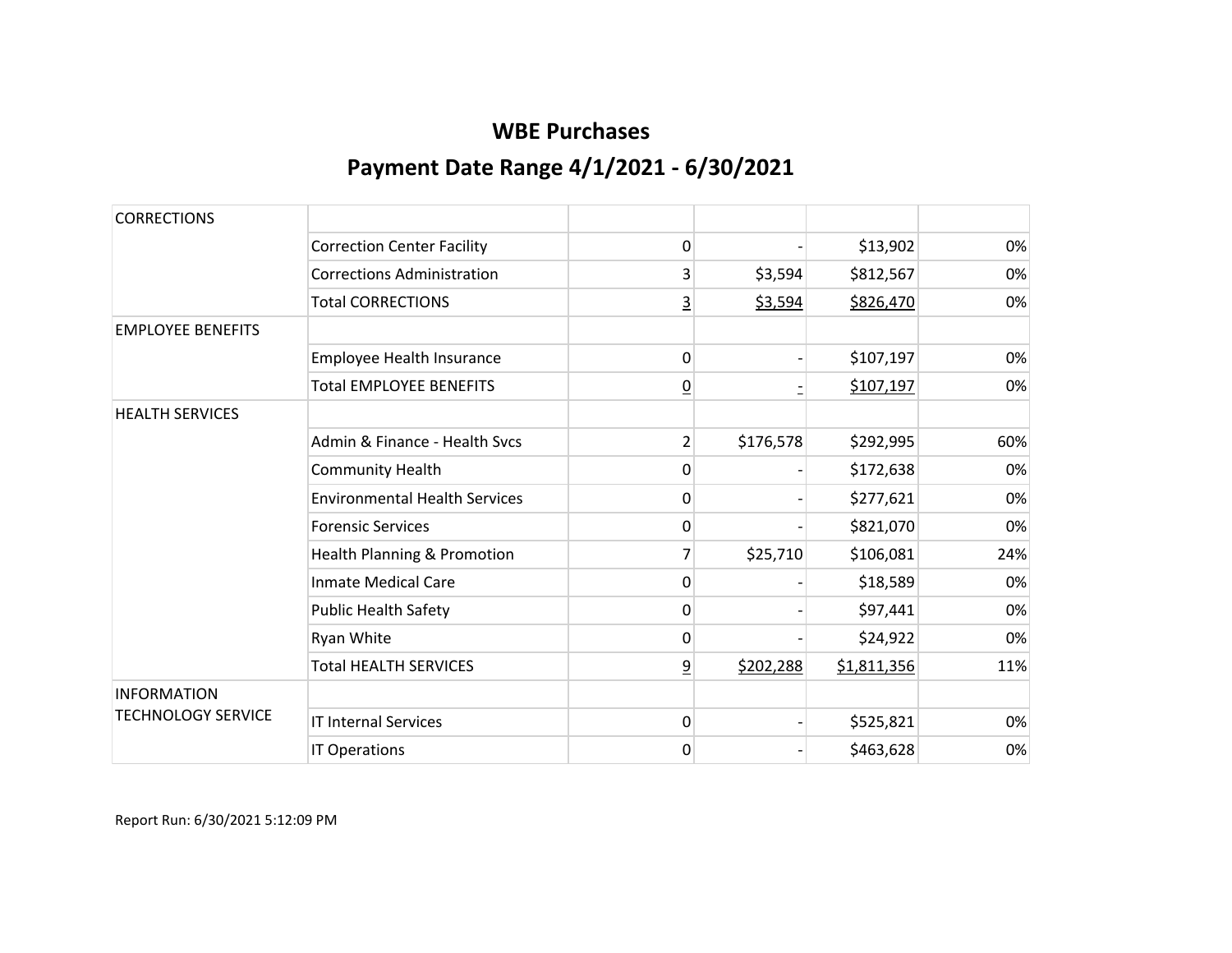| <b>INFORMATION</b><br><b>TECHNOLOGY SERVICE</b> | <b>Total INFORMATION TECHNOLOGY</b><br><b>SERVICE</b> | $\overline{0}$  |          | \$989,449   | 0%  |
|-------------------------------------------------|-------------------------------------------------------|-----------------|----------|-------------|-----|
| <b>JAIL DIVISION</b>                            |                                                       |                 |          |             |     |
|                                                 | Jail Administration                                   | 0               |          | \$30,127    | 0%  |
|                                                 | Jail Programs                                         | 0               |          | \$954,768   | 0%  |
|                                                 | Jail Security                                         | 0               |          | \$248,952   | 0%  |
|                                                 | <b>Total JAIL DIVISION</b>                            | $\underline{0}$ |          | \$1,233,846 | 0%  |
| <b>JUDICIAL</b>                                 |                                                       |                 |          |             |     |
|                                                 | <b>Attorney General</b>                               | 0               |          | \$18,304    | 0%  |
|                                                 | <b>Chancery Court</b>                                 | 0               |          | \$61,220    | 0%  |
|                                                 | <b>Circuit Court</b>                                  | 0               |          | \$63,143    | 0%  |
|                                                 | <b>Criminal Court</b>                                 | 0               |          | \$53,937    | 0%  |
|                                                 | <b>General Sessions Court</b>                         | 1               | \$999    | \$106,521   | 1%  |
|                                                 | <b>Jury Commission</b>                                | 0               |          | \$1,395     | 0%  |
|                                                 | Juvenile Court Clerk                                  | $\overline{2}$  | \$2,935  | \$10,153    | 29% |
|                                                 | Juvenile Court Judge                                  | 0               |          | \$58,264    | 0%  |
|                                                 | Probate Court                                         | 0               |          | \$1,124     | 0%  |
|                                                 | Public Defender                                       | $\overline{2}$  | \$24,965 | \$83,054    | 30% |
|                                                 | <b>Total JUDICIAL</b>                                 | $\overline{5}$  | \$28,899 | \$457,115   | 6%  |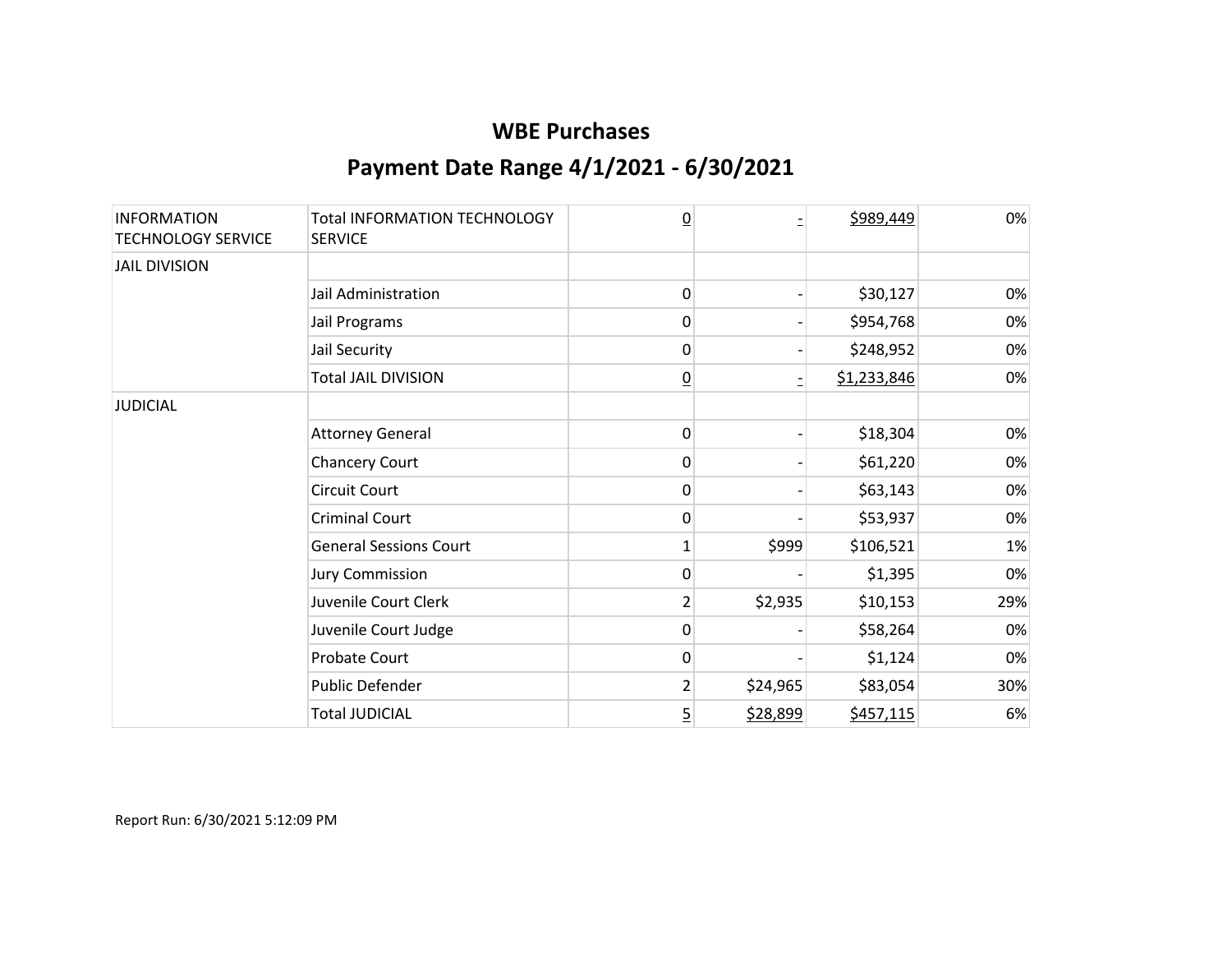| LAW ENFORCEMENT                                 |                                                       |                 |          |           |     |
|-------------------------------------------------|-------------------------------------------------------|-----------------|----------|-----------|-----|
|                                                 | <b>Chief Deputy</b>                                   | 0               |          | \$3,805   | 0%  |
|                                                 | Courts                                                | 0               |          | \$355,389 | 0%  |
|                                                 | <b>Detectives</b>                                     | 0               |          | \$17,277  | 0%  |
|                                                 | Fugitive                                              | 0               |          | \$975     | 0%  |
|                                                 | <b>Special Operations</b>                             | 0               |          | \$77,941  | 0%  |
|                                                 | Training                                              | 0               |          | \$110,777 | 0%  |
|                                                 | Uniform Patrol                                        | 0               |          | \$17,495  | 0%  |
|                                                 | <b>Total LAW ENFORCEMENT</b>                          | $\overline{0}$  |          | \$583,659 | 0%  |
| <b>MISCELLANEOUS</b><br><b>INTERNAL SERVICE</b> |                                                       |                 |          |           |     |
|                                                 | Admin & Finance - Health Sycs                         | 0               |          | \$629     | 0%  |
|                                                 | <b>Total MISCELLANEOUS INTERNAL</b><br><b>SERVICE</b> | $\underline{0}$ |          | \$629     | 0%  |
| OTHER ELECTED OFFICIALS                         |                                                       |                 |          |           |     |
|                                                 | Assessor                                              | $\mathbf{1}$    | \$33,341 | \$183,072 | 18% |
|                                                 | County Clerk                                          | 0               |          | \$19,162  | 0%  |
|                                                 | <b>Election Commission</b>                            | 0               |          | \$2,179   | 0%  |
|                                                 | <b>Equal Opportunity Compliance</b>                   | 0               |          | \$703     | 0%  |
|                                                 | Legislative Operations                                | $\mathbf{1}$    | \$47,868 | \$109,546 | 44% |
|                                                 | Register                                              | 0               |          | \$19,277  | 0%  |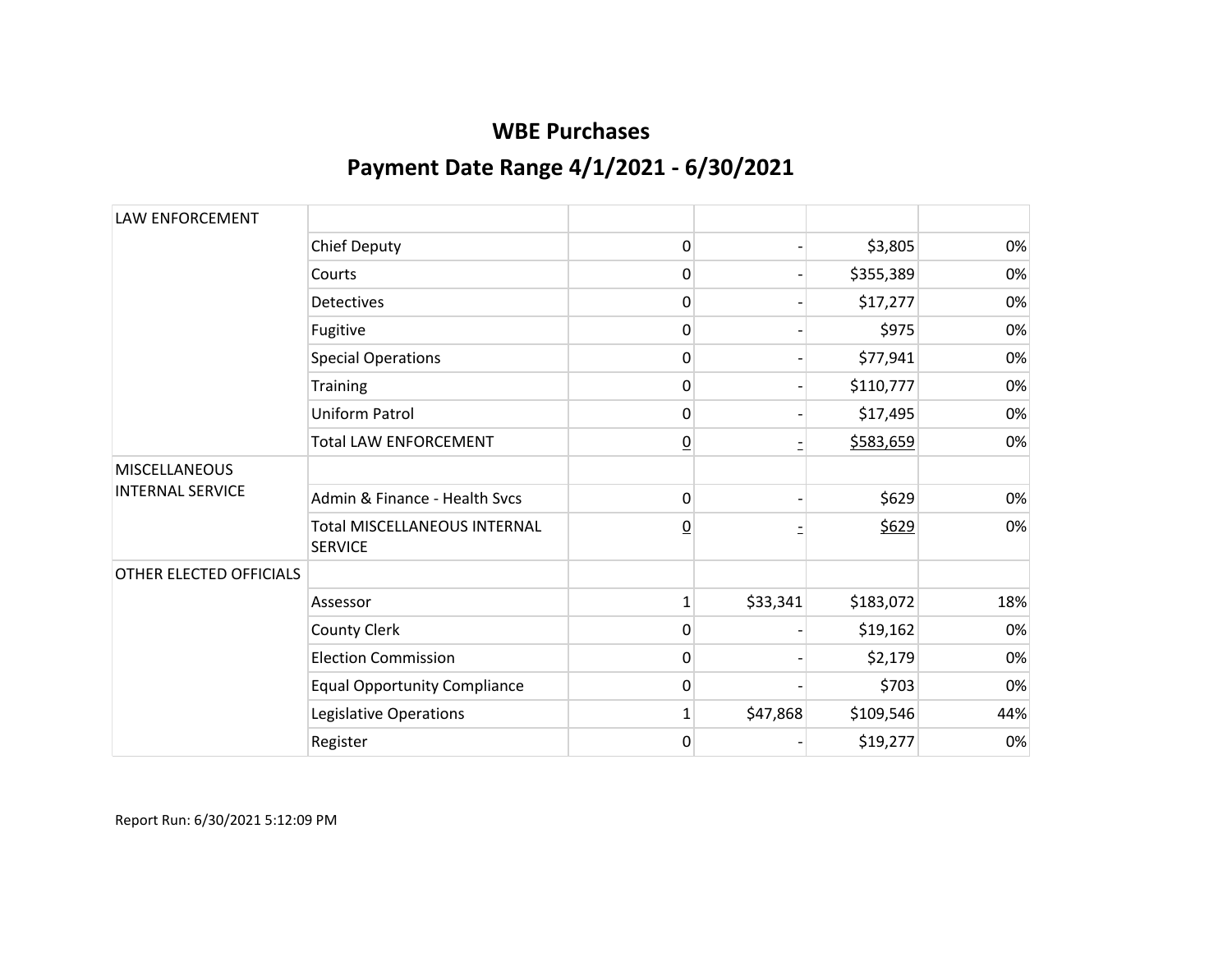| OTHER ELECTED OFFICIALS Trustee |                                      | 1              | \$37,500  | \$244,519 | 15% |
|---------------------------------|--------------------------------------|----------------|-----------|-----------|-----|
|                                 | <b>Total OTHER ELECTED OFFICIALS</b> | 3              | \$118,709 | \$578,458 | 21% |
| <b>Other Offices</b>            |                                      |                |           |           |     |
|                                 | Jail Programs                        | 0              |           |           | 0%  |
|                                 | <b>Support Services</b>              | 0              |           |           | 0%  |
|                                 | <b>Total Other Offices</b>           | $\overline{0}$ |           |           | 0%  |
| <b>PLANNING &amp;</b>           |                                      |                |           |           |     |
| <b>DEVELOPMENT</b>              | Admin & Finance - Health Svcs        | 0              |           | \$32,166  | 0%  |
|                                 | <b>Codes Enforcement</b>             | 0              |           | \$101,806 | 0%  |
|                                 | Director - Planning & Developm       | 0              |           | \$29,088  | 0%  |
|                                 | Housing                              | 0              |           | \$312,912 | 0%  |
|                                 | <b>Regional Services</b>             | 0              |           | \$67,155  | 0%  |
|                                 | Resilience Department                | 0              |           | \$382,733 | 0%  |
|                                 | Total PLANNING & DEVELOPMENT         | $\overline{0}$ |           | \$925,860 | 0%  |
| <b>PUBLIC WORKS</b>             |                                      |                |           |           |     |
|                                 | Director & Staff-Public Works        | 0              |           | \$331,814 | 0%  |
|                                 | <b>Environmental Programs</b>        | 0              |           | \$117,354 | 0%  |
|                                 | <b>Fire Department</b>               | 3              | \$2,120   | \$425,489 | 0%  |
|                                 | <b>Fleet Services</b>                | 0              |           | \$323,292 | 0%  |